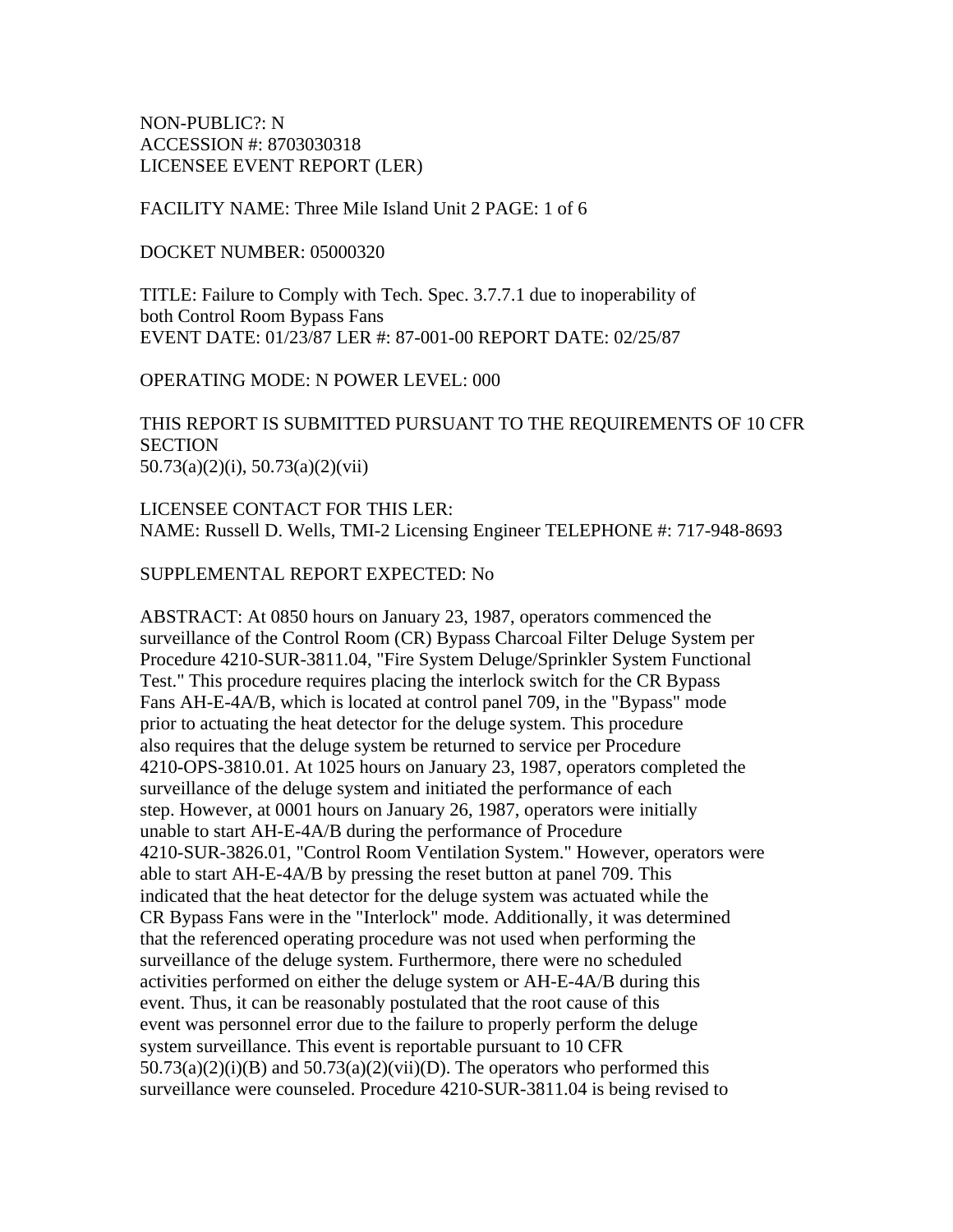include the specific return-to service criteria and to require operation of AH-E-4A/B following the surveillance of the deluge system.

(End of Abstract)

TEXT: PAGE: 2 of 6

## I. PLANT OPERATING CONDITIONS BEFORE THE EVENT

The TMI-2 facility is in a long-term cold shutdown state; the defueling evolution is in progress. The reactor decay heat was being removed via loss to ambient. Throughout this event there was no affect on the Reactor Coolant System or the core.

II. STATUS OF STRUCTURES, COMPONENTS, OR SYSTEMS THAT WERE INOPERABLE AT THE START OF THE EVENT AND THAT CONTRIBUTED TO THE EVENT

 $N/A$ 

## III. EVENT DESCRIPTION

At 0850 hours on Friday, January 23, 1987, operator personnel commenced the once-per-18 month surveillance of the deluge system for the Control Room (CR) Bypass Charcoal Filter Unit AH-F-5 (IEEE 805 Code-VI) pursuant to Procedure 4210-SUR-3811.04, "Fire System Deluge/Sprinkler System Functional Test." This surveillance verifies the operability of the required deluge/sprinkler system by actuating the heat detectors, deluge, valve(s), and interlocks associated with the required system.

The above referenced procedure required, in this case, placing the interlocks for the CR Bypass Fans AH-E-4A/B (IEEE 803A Code-FAN) in the bypass mode prior to actuating the heat detector for the deluge system. This action is performed at the local control panel (i.e., panel 709) by turning the handswitch from "Interlock" to "Bypass." The bypass mode overrides all the interlocks associated with the local fire detection panel allowing the CR Bypass Fans to operate after the actuation of the heat detector. (NOTE: If the heat detector is actuated while the CR Bypass Fans are in the interlock mode, the "reset" button at panel 709 has to be pressed in order to restart the CR Bypass Fans).

After completing the surveillance of the deluge system, Section 7.1.1.14 of Procedure 4210-SUR-3811.04 requires the deluge system to be returned to service per Operating Procedure 4210-OPS-3810.01, "Fire Protection System." Section 6.4, "Special or Infrequent Operators of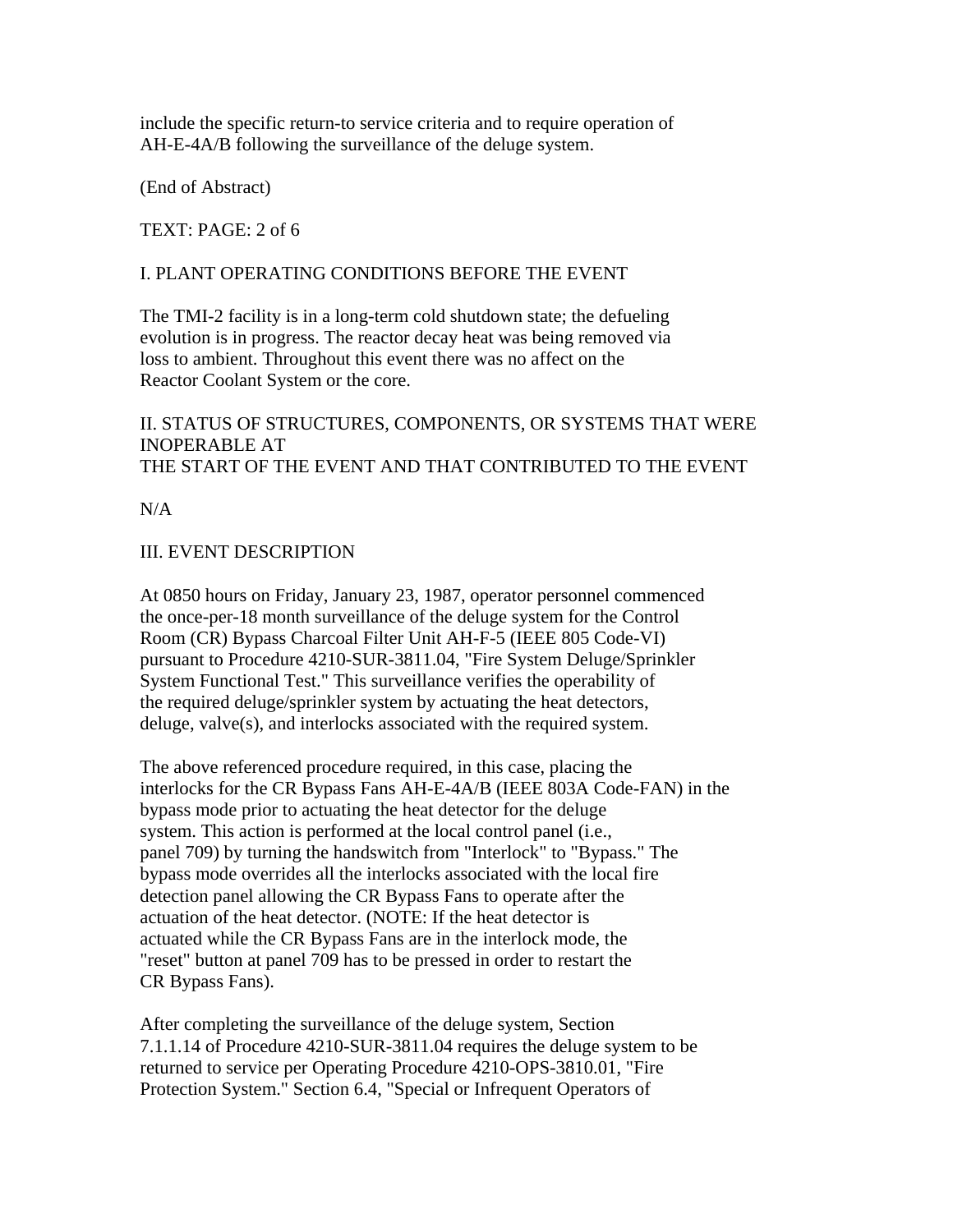the Deluge System," of this operating procedure applies, in this case, though not specifically referenced in the surveillance procedure. This section requires operators, in the event of a fire, to place AH-E-4A/B in the "Bypass" mode and press the reset button. After the fire is extinguished, the referenced section directs return of the CR Bypass Fans to the "Interlock" mode. Pressing the reset button ensures that any interlock actuations have been cleared prior to returning AH-E-4A/B to the "Interlock" mode.

# TEXT: PAGE: 3 of 6

At 1025 hours on January 23, 1987, the operators completed the surveillance of the CR Bypass Charcoal Filter Deluge System portion of Procedure 4210-SUR-3811.04 and initiated each step, including the return-to-service criteria, as having been performed satisfactorily.

However, at 0001 hours on Monday, January 26, 1987, operators were initially unable to start CR Bypass Fans AH-E-4A/B from the Control Room during the performance of Surveillance Procedure 4210-SUR-3826.01, "Control Room Ventilation System." Subsequently, by pressing the reset button at panel 709, operators were able to start AH-E-4A/B. Procedure 4210-SUR-3826.01 was completed at 0120 hours on January 26, 1987, verifying the operability of the CR Bypass Fans.

There were no additional surveillance or maintenance activities performed on either the deluge system or the CR Bypass Fans between the event date (i.e., January 23, 1987) and the discovery date of this event (i.e., January 26, 1987). Thus, it can be reasonably postulated that the CR Bypass Fans were inoperable in violation of the requirements of Technical Specifications 3.7.7.1, "Control Room Emergency Air Cleanup System," during this period. The referenced Technical Specification requires both CR Bypass Fans to be operable and there is no action statement associated with this condition. Thus, the inoperability of both CR Bypass Fans automatically resulted in a condition prohibited by the plant s Technical Specification and is reportable pursuant to 10 CFR 50.7  $3(a)(2)(i)(B)$ . Additionally, because this event resulted in Train "A" ( i.e., CR Bypass Fan AH-E-4A) and Train "B" (i.e., CR Bypass Fan AH-E-4B) of the same system to become inoperable, this event is also rep ortable pursuant to 10 CFR 50.73(a)(2)(vii)(D).

The event date of this LER is Janu

ary 23, 1987. The discovery date of this event is January 26, 1987. T hus, the due date of this event report is February 25, 1987 (i.e., 30 days from the discovery date).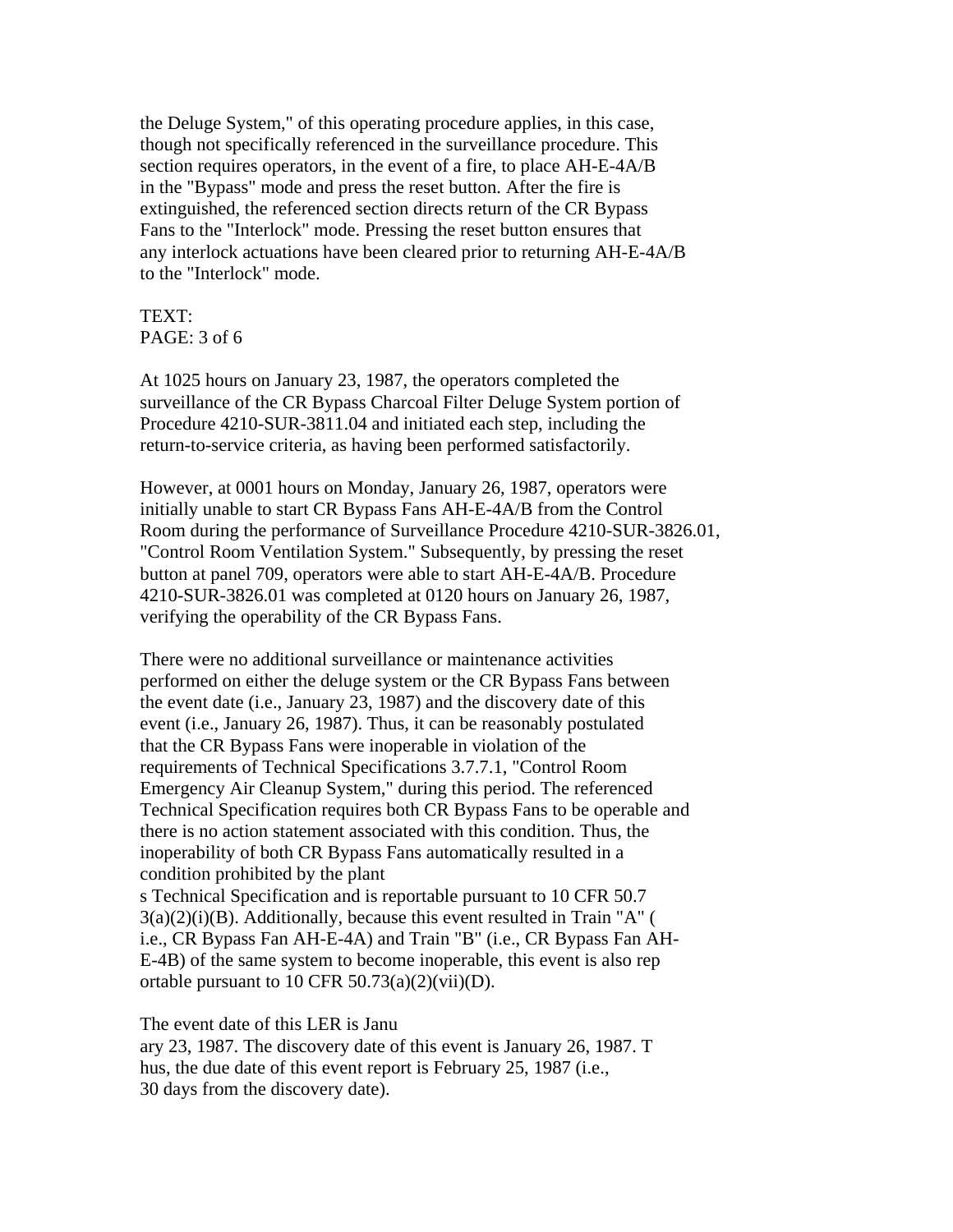### IV. ROOT CAUSE OF THE EVENT

The most probable root cause of th

is event was personnel error due to the improper performance of the su rveillance procedure for the CR Bypass Charcoal Filter Deluge Syst em (i.e., 4210-SUR-3811.04). This determination is based on the foll owing reasoning:

In order to start CR Bypass Fa

ns AH-E-4A/B, operators had to clear the interlock functions by pre ssing the reset button at the local control panel. Evidently, the heat detector for the CR Bypass Charcoal Filter Deluge System was actuated while the CR Bypass Fans were in the "Interlock" mode. If the fans had been placed in the "Bypass" mode prior to actuati ng the heat detector, as required by the aforementioned surveillanc e procedure, and subsequently returned to the "Interlock" mo de, operators should have been able to start AH-E-4A/B from the Co ntrol Room.

TEXT:

 $PAGE: 4 of 6$ 

Based on interviews with the o

perators who performed the surveillance of the deluge sys tem, Procedure 4210-OPS-3810.01, "Fire Protection System" was n ot utilized for performing the return-to-service criteria as required by 4210-SUR-3811.04. As previously stated in the event description, the applicable section of 4210-OPS-3810.01 requires t he operator to sequentially place the CR Bypass Fans in the "Bypass" mode, press the reset button, and then return the fans to the "I nterlock" mode. Following, these steps in the correct sequence should have precluded the occurrence of this event.

#### There are no records of any ad

ditional surveillances or maintenance activities having been perform ed on either the CR Bypass Filter Deluge System or the CR Bypass Fans between the event date of the LER (i.e., January 23, 1987) a nd the discovery date (i.e., January 26, 1987). Furthermor e, any unscheduled activation of the deluge system would have resul ted in an alarm annunciation in the Control Room.

A contributing cause of this event

was the failure to identify the specific return-to-service require ments in Procedure 4210-SUR-3811.04. Instead, this s urveillance procedure states "...return the deluge system as pe r (4210-OPS-3810.01)." The referenced operating procedure is bulky (i.e., 226 pages) and the section for returning the deluge s ystem to service is not referenced in 4210-SUR-3811.04. This event may have been precluded if the specific actions for returning the deluge s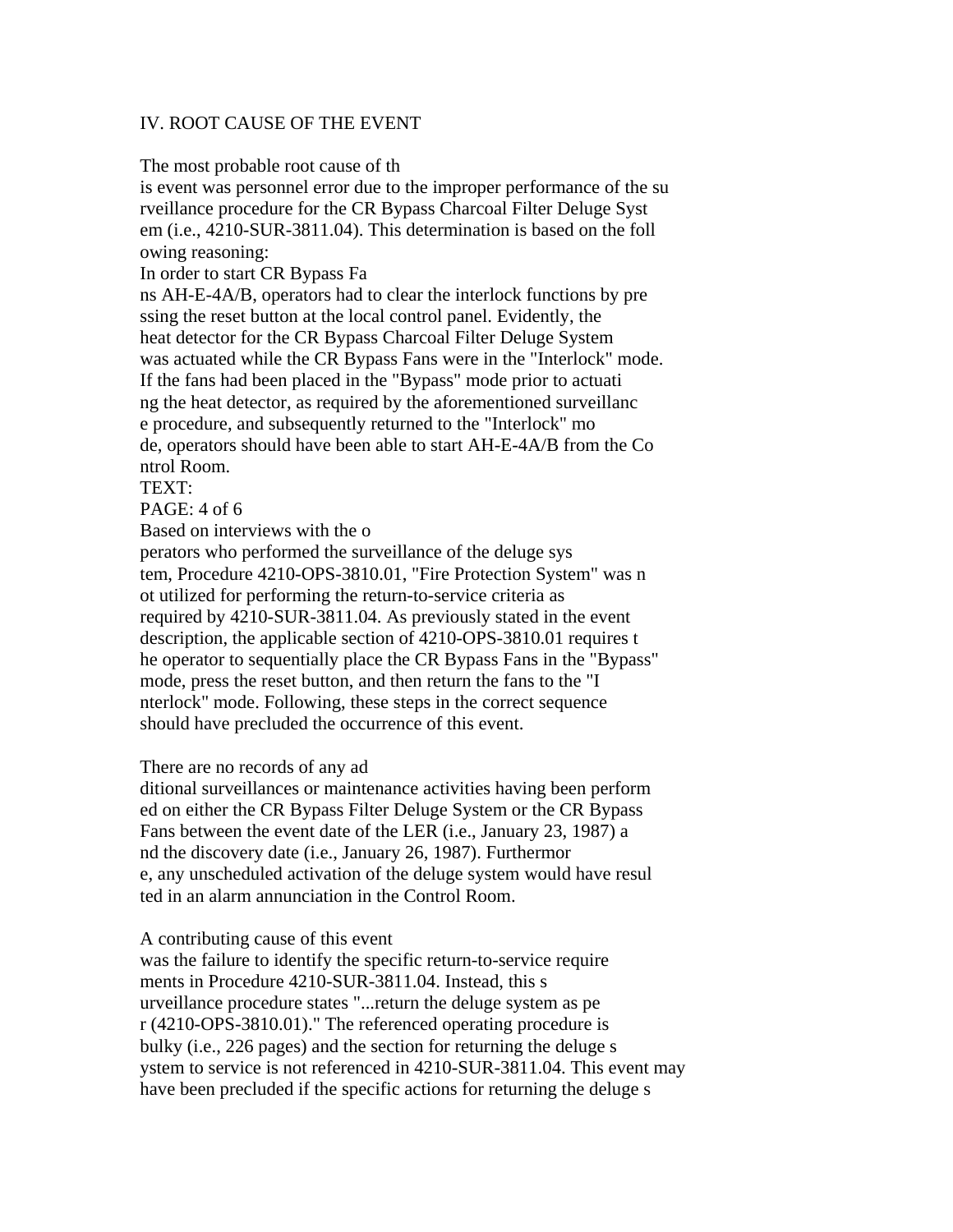ystem to service had been identified in 4210-SUR-3811.04.

# V. CORRECTIVE ACTIONS

Immediate - Following the discover

y of this event, CR Bypass Fans AH-E-4A/B were started at local co ntrol panel 709. The fans were verified to be operable at 0120 ho urs on January 26, 1987, via the performance of Procedure 4210-SUR-3826.01, "Control Room Ventilation System." The operator personnel w ho performed the surveillance of the CR Bypass Filter Deluge System wer e counseled on the importance of the attention to detail in the perform ance of surveillance testing of Technical Specification required s ystems.

Long-Term - Procedure 4210-SUR-381

1.04, "Fire System Deluge/Sprinkler System Functional Test," is being revised to specifically identify the required actions for returning the CR Bypass Filter Unit Deluge System to service following the completio n of the surveillance. The CR Bypass Fans are the only Technical Specif ication required fans which are normally operated in the "Standby" condition. Thus, the above referenced surveillance procedure is being revised to additionally require operators to start these f ans following the completion of the deluge system surveillance. This will allow operators to immediately detect any abnormalities in the CR Bypass Fans as a result of either personnel or mechanical error.

TEXT: PAGE: 5 of 6 VI. COMPONENT FAILURE DATA

N/A

### VII. AUTOMATIC OR MANUALLY INITIATED SA FETY SYSTEM RESPONSES N/A

### VIII. ASSESSMENT OF THE SAFETY CONSEQUEN CES AND IMPLICATIONS OF THE EVENT

The CR Bypass Fans have interlocks designed to actuate in the event of a fire, high radiation signal, or introduction of chlorine gas either in the Plant Air Intake Tunnel or the Control Building Air Intake. In the event of a fire, the required damper will automatically close and the interlocks will prevent the by pass fans from being started in the Control Room in order to minimize the possibility of introducing smoke into the Control Room. In the eve nt of a high radiation signal or detection of chlorine gas, the req uired dampers automatically close and the CR Bypass Fans are automatical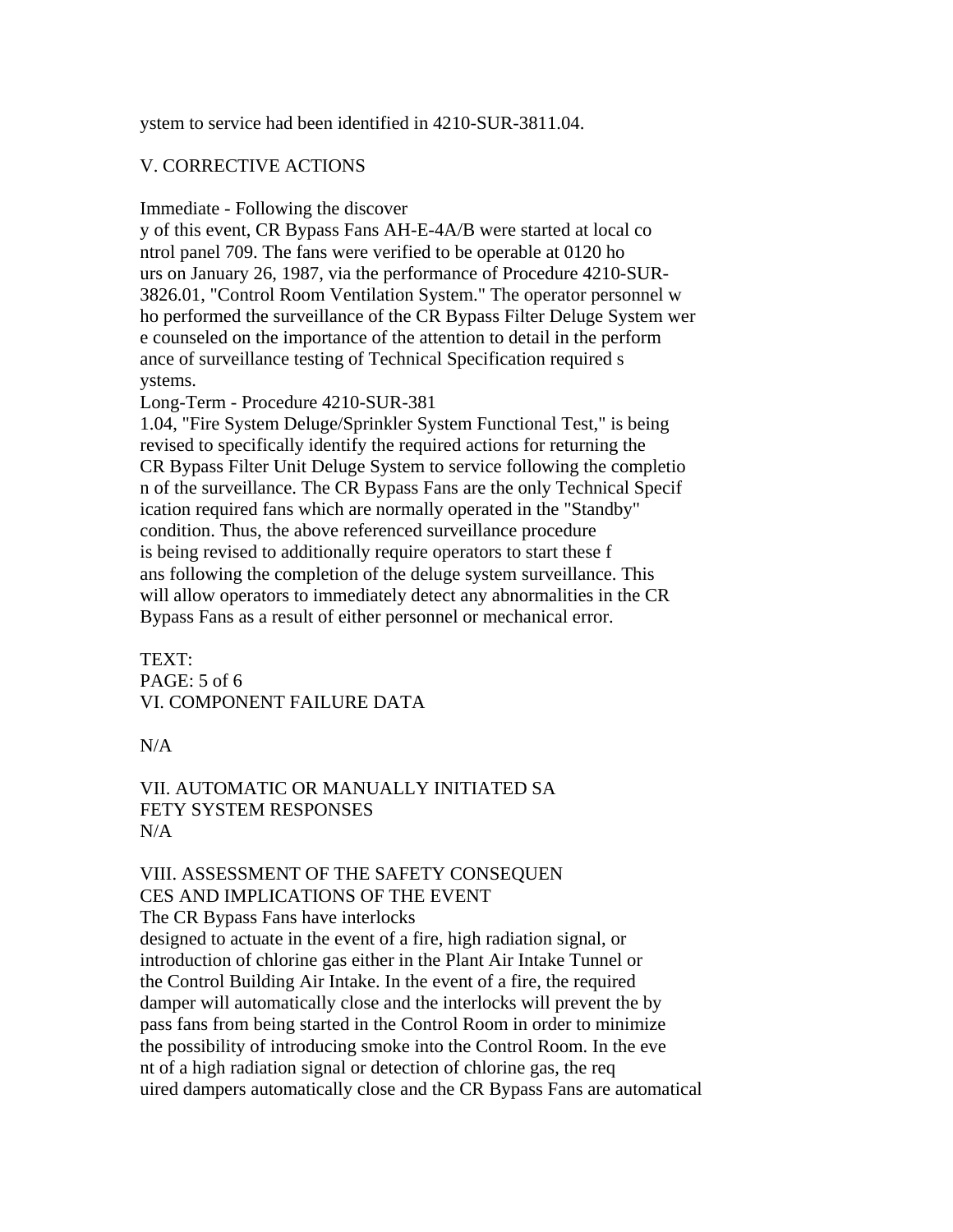ly activated in order to place the Control Room Ventilation System in the 100% recirculation mode. Additionally, there are ind icators in the Control Room to alert operators in the event of a fire, high radiation signal, or chlorine gas release.

Should a fire have occurred during

the timeframe of this event (i.e., approximately 1025 hours on Januar y 23, 1987, to 0001 hours on January 26, 1987), the CR Bypass F ans were already in their interlock position (i.e., shutdown), indicat ors in the Control Room would have alerted the operators to the prese nce of a fire, and operators would have taken appropriate actions to detect and combat the fire.

However, if either a radiological

or chlorine gas release had occurred during the timeframe of this event , the CR Bypass Fans would not have activated automatically as designe d. In the event of a chlorine gas release, the Control Room Supply A ir Damper is designed to close in order to isolate the Control Room. In either case, operators would have been alerted by the appropria te indicators in the Control Room. Furthermore, if either a ra diological or chlorine gas release had occurred in the Control Room, sufficient respiratory equipment would have been available such tha t operators would most likely have been able to continue monitoring p lant conditions until the fans were started from the local control pan el.

In the event that the magnitude of

either a radiological or chlorine gas release would have necessitate d the evacuation of the TMI-2 Control Room, the safe shutdown condition of the plant would not have been jeopardized. Due to the unique co ndition of TMI-2, there are no actions that are required to be ta ken from the TMI-2 Control Room to

TEXT:

PAGE: 6 of 6

maintain TMI-2 in a safe shutdown

condition (reference GPU Nuclear letters 4410-86-L-0033 dated Febru ary 26, 1986, and 4410-86-L-0081 dated May 20, 1986). This conditi on was recognized and accepted by the NRC in their letter of February 9, 1987, which granted TMI-2 a partial exemption from the requirement of 10 CFR 50, Appendix A, General Design Criterion 19, "Control Room."

Therefore, based on the above eval

uation, this event did not present an undue risk to the health and safet y of the public. ATTACHMENT # 1 TO ANO # 8703030318 PAGE: 1 of 1 GPU NUCLEAR GPU Nuclear Corporation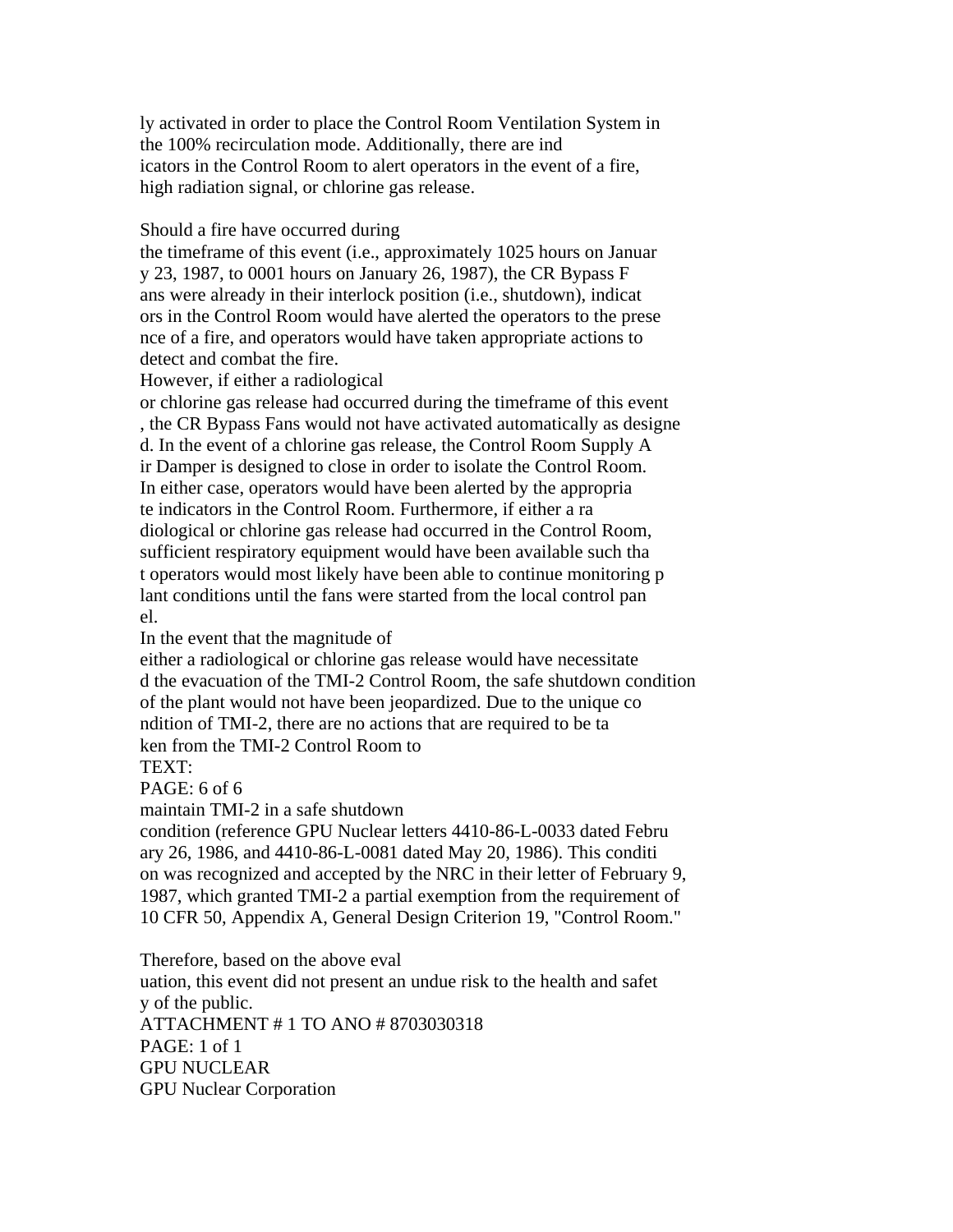Post Office Box 480 Route 441 South Middletown, Pennsylvania 17057-0191 717 944-7621 TELEX 84-2386 Writer's Direct Dial Number:

(717) 948-8461

4410-87-L-0027 Document ID 0162P

February 25, 1987 US Nuclear Regulatory Commission Document Control Desk Washington, DC 20555

Dear Sir:

Three Mile Island Nuclear Station, Unit 2 (TMI-2) Operating Licen se No. DPR-73 Docket No. 50-320 Licensee Event Report 87-01 Attached is Licensee Event Report 87-01 c oncerning the inoperability of both Control Room Bypass Fans. This event was determined to be reportable on January 26, 1987.

This event is considered reportable pursu ant to Title 10 of the Code of Federal Regulations, Section 50.73(a)(2)( i)(B) and  $50.73(a)$ (  $)(\overline{\text{vii}})(D).$ 

Sincerely,

/s/ F. R. Standerfer F. R. Standerfer Director, TMI-2 FRS/RDW/eml

**Attachments** 

cc: Regional Administrator - Region 1, D r. T. E. Murley Director - TMI-2 Cleanup Project Dir ectorate, Dr. W. D. Travers GPU Nuclear Corporation is a subsidiary o